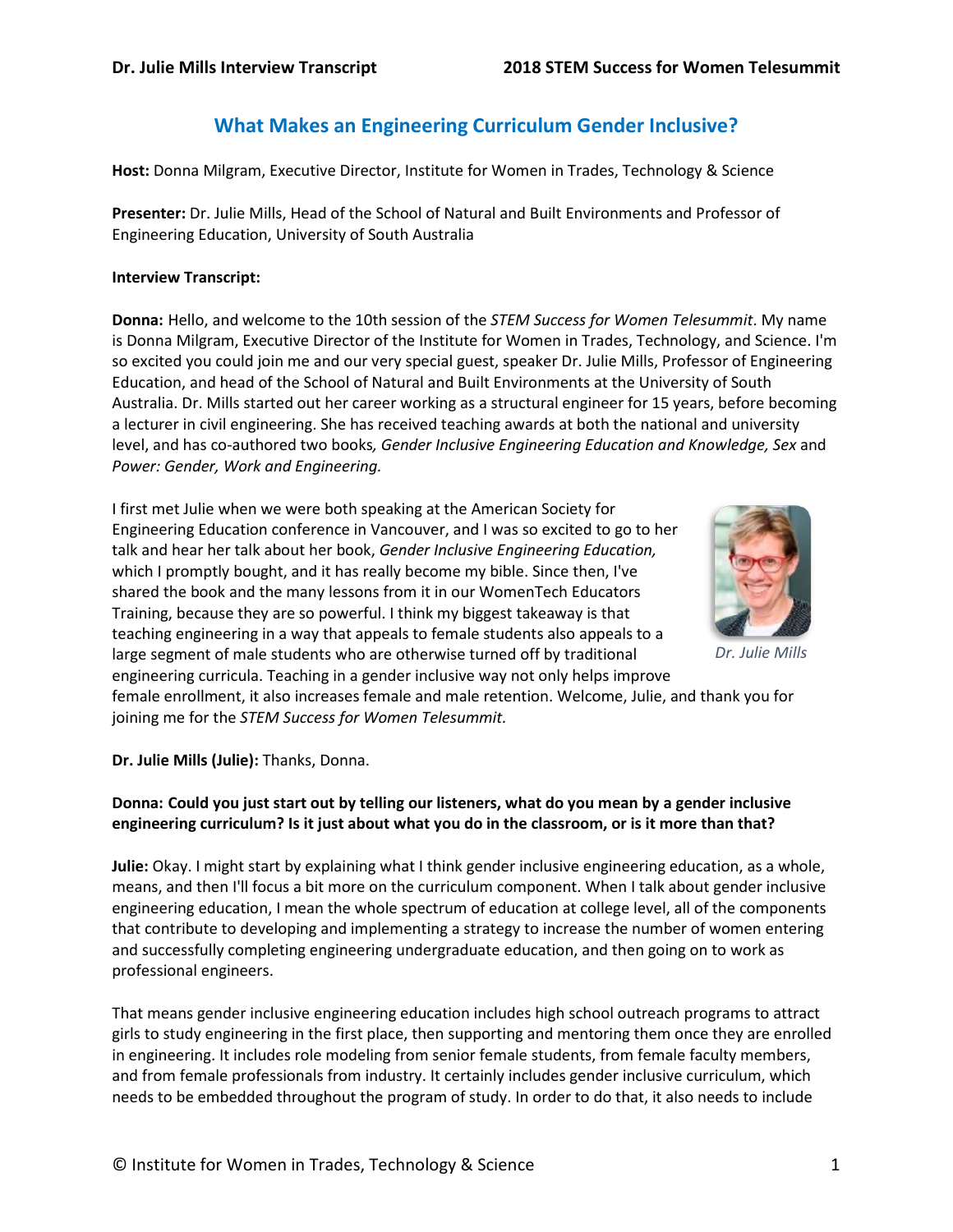professional development and training for faculty members to develop and deliver gender inclusive curriculum, and to know how to support women students. To do all those things, it needs leadership from the management level, and their support for those activities and initiatives, and also from professional and accreditation organizations to support those things, as well.

All of those things are important, but I know that not every individual faculty member listening to this can actually get involved or may be able to influence all of those things, but everyone can do at least some things and have the power to change what you teach and how you teach it to make it more gender inclusive. So that's the gender inclusive curriculum component, and when I talk about that, I mean curriculum in the broadest sense, so everything you teach, the way you teach everything, and the environment in which you teach it. That includes assumptions about the prior experience and interest of the students, the actual syllabus or content of the course or program, the teaching and learning methods you use, and the management of the classroom environment, as well as the ways in which students are assessed.

Because the curriculum provides students with what they need to know and the skills to apply it when they enter the profession, choosing the knowledge and skills to be included is the responsibility of the faculty, as well as whatever guidance they need from the national accreditation body, which, in the U.S., I guess is basically the Accreditation Board for Engineering and Technology, Inc. (ABET). What you select shapes what students perceive to be important and what the students perceive to be the attitudes and practices in the profession. The curriculum is not only the main influence on students' learning experience, it also provides the foundation for their professional lives, and it influences their attitudes to things like creativity, innovation, professional behavior, and it influences their values and perceptions. Therefore, it can influence their perception of the value of women engineers in the workforce.

A gender inclusive curriculum is one that's been consciously designed to recognize and acknowledge that all individuals bring different cultural baggage to their learning experience, and there may be some differences between the baggage brought by males and females because of the gender socialization in their lives before they come to your classroom. That includes things like prior knowledge, their outside interests, the way they approach their learning, their strengths in different types of assessment tasks and so on.

In an applied area like engineering, an inclusive curriculum recognizes that students experience the applications of engineering in their daily lives, and that that experience will vary according to their gender, race, culture, and class. It's also really important to realize that, contrary to what some people think, a gender inclusive curriculum can be introduced without any loss of rigor in the program, and it should also improve the quality of education for all students. Men and women from cultures other than Western scientific traditional culture can also feel alienated and uncomfortable and unrecognized if the system practices the Western tradition. By recognizing the different values, perspectives, and learning styles of all students, including those of the dominant group, an inclusive curriculum can and should be both gender and culturally inclusive. Those concepts aren't mutually exclusive. The principles of gender and culturally inclusive curriculum are similar, and so they apply to curricula which are inclusive of other differences between groups and individuals, such as ethnicity, age, disability, and sexual orientation.

**Donna:** And I'm so glad that you bring this up, because I know that's often the concern, "Okay, are we going to be watering down the curriculum?" But what was so amazing to me in your book, and I wish you could see it with actually all of the sticky notes that I have. It's a well-used book. What is amazing is that there's actually improvements in what the students learn, and you're able to measure that, and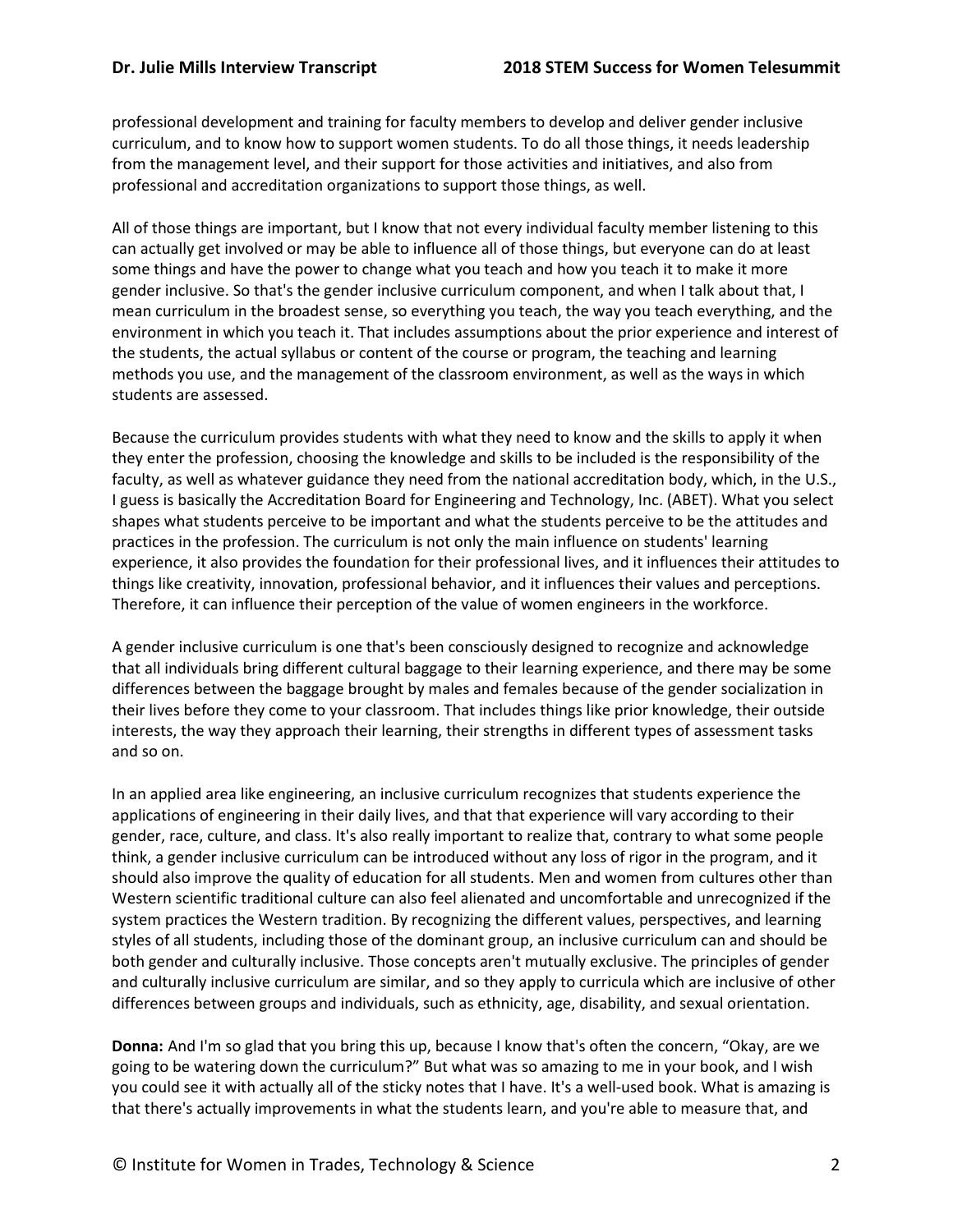that is part of the book itself. And so that's something that I find so exciting, and there's a materials sciences example that you give, and what's been changed is the process and not the content, and the students end up doing significantly better on materials sciences, and it was very exciting to me.

# **So I know that our listeners are going to want to know, what are the key elements they should keep in mind when they're designing a gender inclusive engineering course? What does that look like for them on the ground level?**

**Julie:** Yeah. That's really important, and as you say, what we tried to do in the book was kind of give some really practical ideas on how to do that. The basis of that is that research has demonstrated that the ways in which specific knowledge is taught tend to be tailored to the interest and the perspectives of either the teacher or the dominant social or cultural group of students in a class, or both, and obviously that means that since the majority of engineering faculty members and students are male, that male interests and styles and interaction have tended to dominate in engineering classrooms. And that's the way it'll be, unless we consciously try to change this.

And also, research has shown the language and materials used in engineering classrooms have been shown to teach that, implicitly, engineering is a masculine profession. It's essential that faculty members use inclusive language and avoid stereotypes. So stop referring to engineers in examples and examination questions as he, and only mentioning or depicting women in stereotypical feminine roles or context. If you do that, then it excludes women from believing that they can have an engineering identity. And people sometimes think that's trivial, but it's not in any way trivial.

It's essential that if you want to design a gender inclusive engineering course, you always keep those things in mind, and often those things are unthought. They're just things that are kind of part of who we are, but you need to really be conscious about those all the time, and that'll help you work out what you need to do.

So an inclusive curriculum works by incorporating a range of teaching, learning, and assessment approaches. A faculty member who's committed to designing and implementing a gender inclusive engineering curriculum has to have respect and concern for every student as an individual, and of course, most faculty do, and so this is just stating the obvious, but that's essential. They also need to recognize that students are individuals, and that they're also members of cultural and gender groups, and that those groups may bring different background knowledge to the classroom.

They need to be aware that those differences exist in terms of interests, values, perspectives, prior experiences, ambitions, learning styles, and home circumstances, even, to name a few, and they must have a commitment to acknowledging, recognizing, respecting, and accommodating these differences in all parts of the curriculum, and they need to use those differences in a professional way to enhance the learning experience of all students. Of course they need a commitment to enabling each student to realize his or her full potential, which probably goes without saying, and they also need to be aware of and address their own unconscious bias, is a common term that's used. The attitudes and values that they have themselves, which can impact on student learning environments.

A couple of other things are they really need to be aware of are student to student interactions in the class, and you have to be committed to influencing those if they are negative, if they impact negatively on any aspect of learning. So, in other words, it's not okay to hear sexist jokes or comments in the class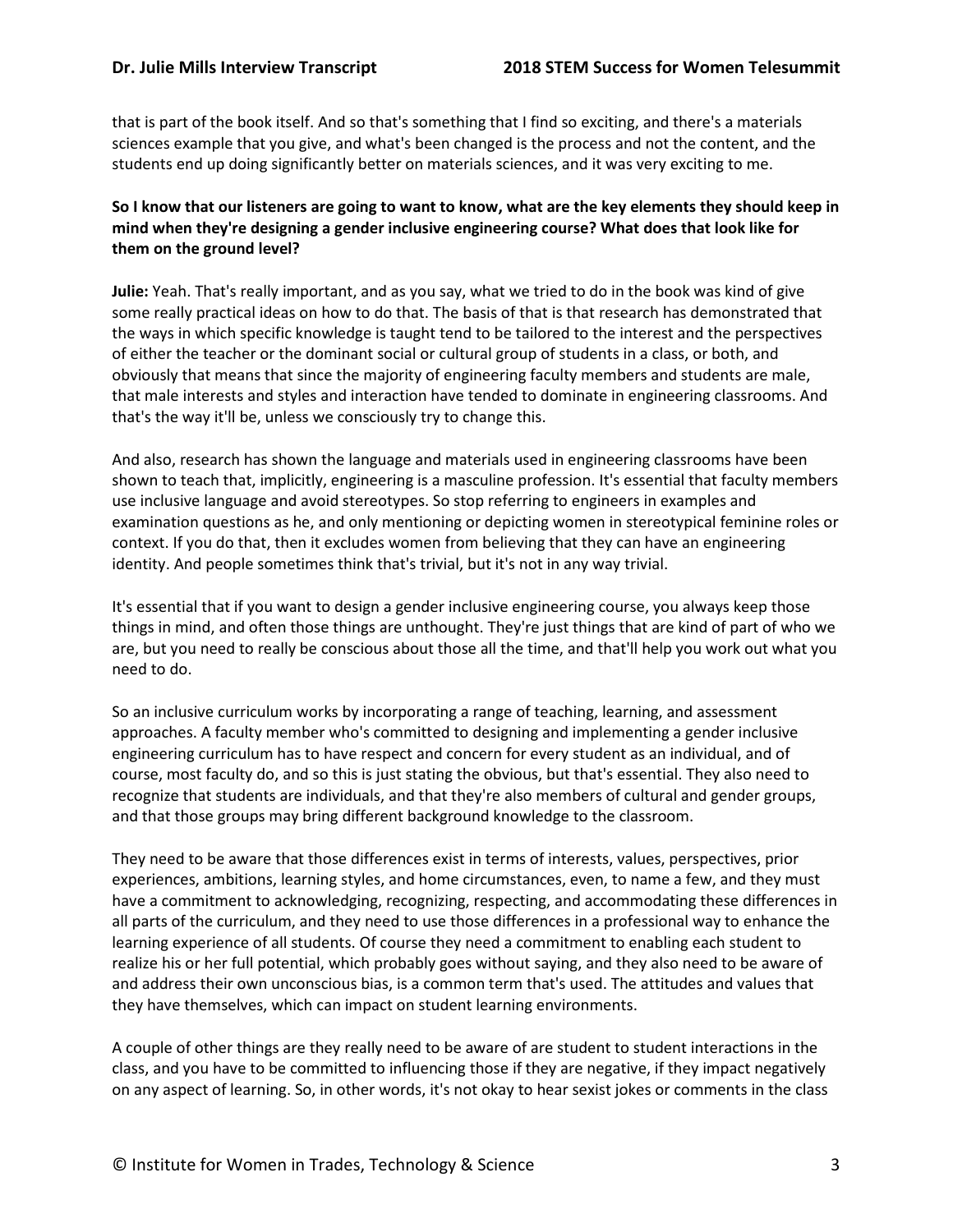and leave them go, not remark on them. It's not okay to see that particular students are kind of getting excluded from groups or are being always asked to kind of take the notes or whatever, or the males are always dominating conversations and females are not speaking up. You need to notice those, and you need to do something about that.

Of course, it's really important to listen to the student evaluations and comments. Not just the formal kind of evaluations that we all know are done, but there are evaluations of the kind of informal learning environment as well. And so I find that, to get that kind of feedback, it's much for useful to have things like focus groups or more kind of informal evaluation methods to get the feedback you need.

So if you're going to design a gender inclusive curriculum, you have to consider all of the components of the curriculum, and I've put them kind of in order starting from how you're actually going to set up your curriculum. But over and over again I keep emphasizing, you need to consider the assumptions that you've made about the perspective, the experience, the values, and the backgrounds of the students. You need to look at the aims and objectives of the program or the course. You have to look at the kinds of assessment that you use. Of course, you need to look at the content and the way in which you deliver that content or the teaching and learning methods, how you put those into practice. And you need to look at the learning environment, and that can be the physical learning environment, like is the classroom situation that you have appropriate for the kinds of learning you want to take place, but also the social environment within the classroom and, of course, any resources that you need.

Most people want to focus on how to make the content more inclusive, and there's three approaches to that. The probably most obvious one is that any applications or illustrations that you use, examples that you use, et cetera, need to span the range of experiences and interests of people in the classroom. For example, if you teach fluid mechanics, look at the examples. They're always talking about the airflow over an aircraft ring or around Formula One carts, but you could talk about that in terms of the aerodynamics of dolphins as they swim, for example. You don't always need to pick the kind of traditional examples.

The second approach is to provide students with opportunities to investigate the social and humanitarian aspects of engineering, so not just always focusing on the technical. Engineering is about making things better for human being, basically, and for the world. So bring that into your content.

And the third one is probably a bit more controversial, and possibly a bit more confronting and difficult for people to do, but it's to actually talk head on about the issues of gender and culture in engineering and engineering work. Talk about the issues faced by women engineers in the professional workforce, encourage the graduates to consider how gender issues permeate engineering, and from the male point of view, encourage them to think about what they can do to make things better for their female colleagues, rather than just following on with the current situation, and therefore not helping. I'm not saying that needs to be in every course, but certainly somewhere in the program that needs to be done. You may need some support to do that particular session if you're not confident about doing it yourself.

Making any of the components of a curriculum more gender inclusive can help to make a course more gender inclusive, but ideally, you should have all of the curriculum components in that process. And even more so ideally, if the whole program is gender inclusive, you need to look at the overall assumptions, the aims, the objectives, student learning experiences, as well as the individual courses.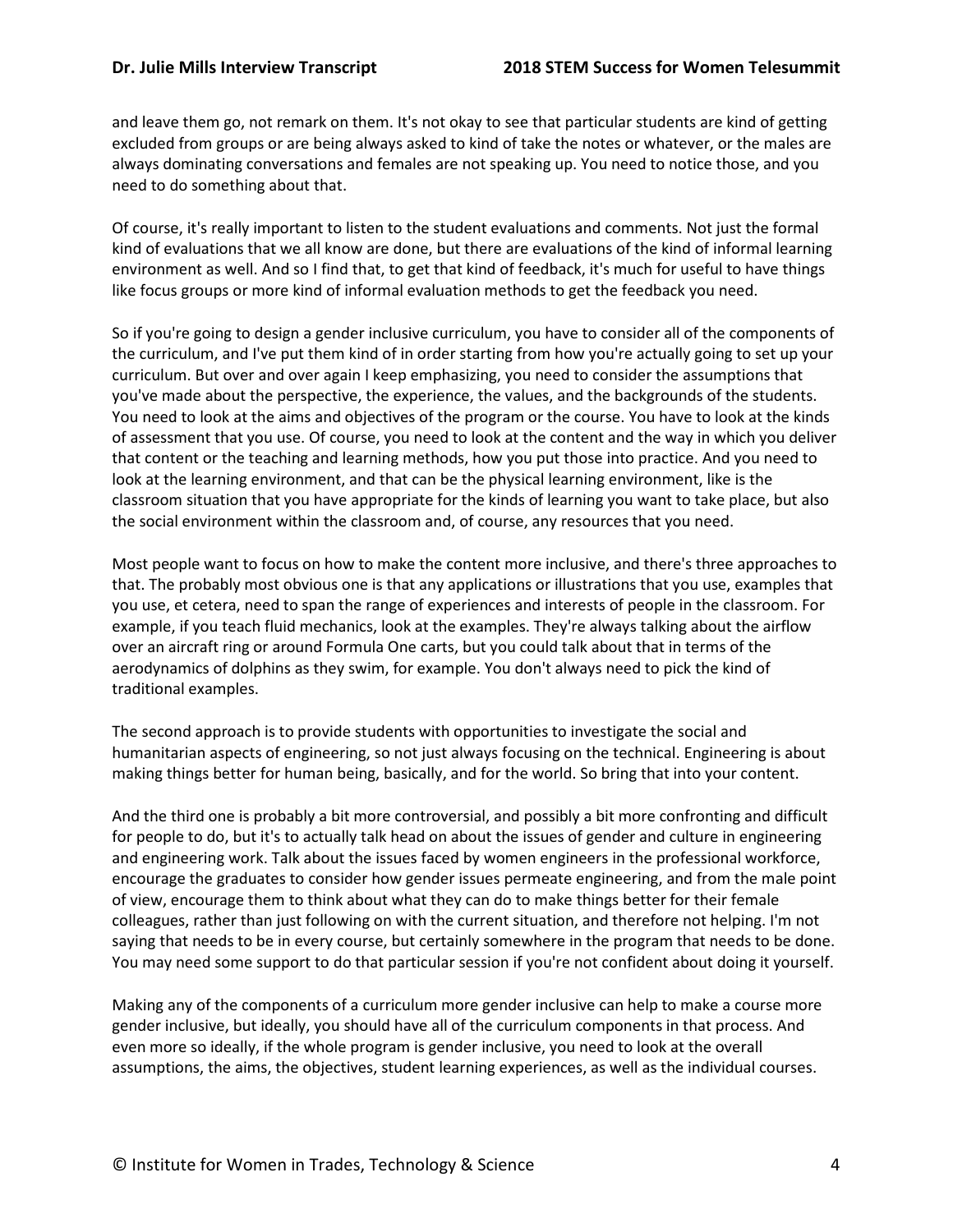So you can improve a program by adding gender inclusive courses to a traditional curriculum, but really, that should just be a step along the way, and ideally, what you'd want to look at is the program as a whole and having every course gender inclusive and an overall gender inclusive program design.

**Donna:** So I love your example of fluid mechanics being as much about the aerodynamics of dolphins as they swim, instead of only using Formula One cars or aircraft wings, and you're describing some of the interests that might appeal more to female, but might also appeal to some males, as well. Your book has much evidence of this, but there's many other projects as well that show the importance of the social and humanitarian aspects of engineering, and what a difference that makes not only with female students, but also with students of color, and also some male students. **You have a lot of beautiful examples in the book, and I'm wondering if you can share some of them to really help our listeners understand on the ground level what that looks like. What is gender inclusive? What's not gender inclusive, on the ground level?**

**Julie:** Sure. Okay. I'm going to start with an example of something that wasn't gender inclusive, because I just thought it was a really good illustration about those unthought biases and the assumptions that are being made, even from people outside of the engineering faculty. All of the examples I'm going to talk about are from my own university, which is obviously because I'm most familiar with those, but this particular one related to marketing for an Open Day, for potential students to come onto campus and find out more about engineering.

Our central marketing team of the university produced these draft fliers that they were going to hand out for this, or probably email out. And somebody in our local marketing team saw it, and thought, "I'd better run that passed Julie," because she wasn't real confident about it herself, and my goodness, it was really bad. So our state has a large defense construction industry, especially ship building, and the flier had a picture of part of a submarine, and it said, "The Collins-class submarine has over a million different parts," and then it said, "Your mission is to put them together." It's something like that. I can't remember the exact words, but I was absolutely horrified. Even though our marketing team's largely female, the inherit assumption was every potential engineering student was going to be interested in defense, and they thought combat based language, saying your mission, would be attractive to them.

Their target audience was clearly male, and clearly a particular sector of male. But anyway, Buckley, their head, sent that to me, so I kind of went off at them, and they did change the fliers completely. I can't even remember what it was changed to exactly, but I know it was something about, "It's your role to make this more sustainable," or something like that. It was a more environmental focus, and it still was very inclusive. That was a good example of what not to do.

**Donna:** I mean, that is a great example, and I'd like to point out that, that was actually not with the engineering faculty, even.

# **Julie:** Correct.

**Donna:** It was with your marketing team, many of whom were female. And if you don't mind, before you go on to give some examples of what to do, I have one of my own I would like to interject, which is I had a school team I was working with. In one of the WomenTech training plan elements, the school team will indicate how they're going to make it more appealing to female interests, similar to the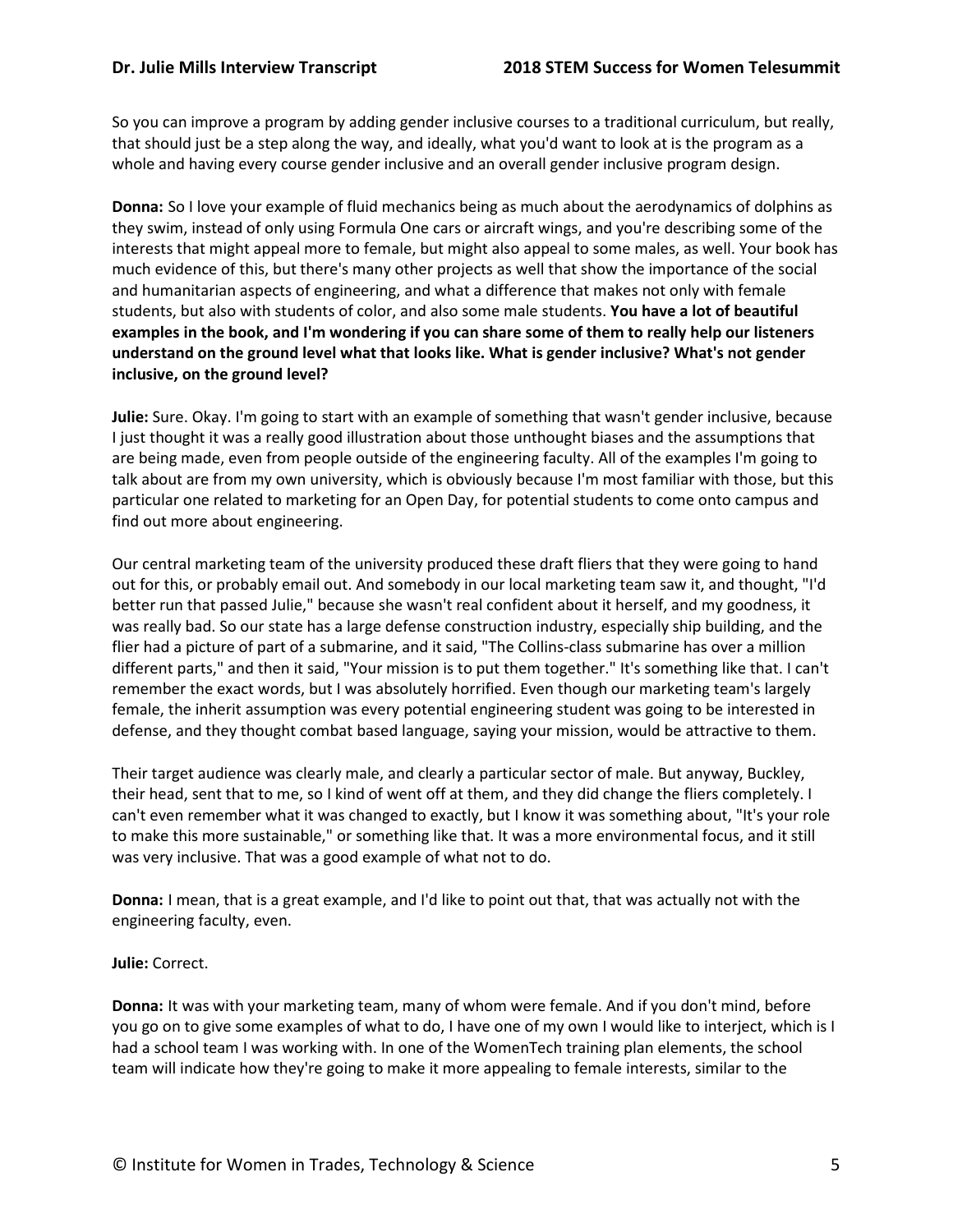dolphin example you just gave. And so I'm reading through the plan, preparing to give them plan feedback on their recruitment plan, and I saw that they were going to use sumo wrestling.

**Julie:** Oh, God.

**Donna:** And so, and this was a co-ed team, and it was in fact engineering focused. Actually it wasn't recruitment, it was retention. But nonetheless, when we got there I said, "What percentage of sumo wrestlers do you think are female?" And it so happens that I happened to see a documentary about female sumo wrestlers. It's a very small number, very small number. And so they were like, "Oh, wow. Okay. Yes. I guess a very small percentage. I think we have to change that." So it's amazing that this is actually pretty common, that it still happens. So I interject there, but just to lay the groundwork for that this still really happens, and now we need to hear what it looks like on the other side.

**Julie:** Sure. Okay. So I'm going to do three quick examples. One is a kind of typical first year professional practice type course, and people might say, "Well, that's an easy one to make gender inclusive." And yes, it is easier to see how that can be. It doesn't mean that it's easy to do it. The second one is a technical course that I'll talk about, and the third one's just quickly to give you an example of that kind of third thing to mention of having a specific session about women in engineering.

So the first course I was going to talk about it one that's taken by all the engineering students at our university, and it's called Sustainable Engineering Practice. It has a number of elements that make it gender inclusive. It's a typical first year introduction to engineering kind of course, and the students in our university are very diverse, not as diverse as we'd hope for gender, but certainly diverse in terms of race and language and cultural background and socioeconomic circumstances. We're one of those universities that has a mission to take in disadvantaged students.

So I guess one gender inclusive aspect of the course is that it's coordinated by a female mechanical engineer who's assisted by a female civil engineer, and often, most of the tutors are female as well, so we think that's a kind of really good thing for students to see first up in their first year.

In terms of the content, it's got several gender inclusive components, and one of them, I'm not sure that it's in America, but it really should be if you can get it over there. It's a student design project called the [Engineers Without Borders Challenge](https://ewbchallenge.org/) (EWB). So Engineers Without Borders you'd possibly have heard of. It's a humanitarian engineering organization, and this is supported by them in Australia and it's taken by most universities around Australia and New Zealand now. The students work in teams of four to six, and they have to develop conceptual designs for real, multidisciplinary, international, sustainable development projects that are being undertaken by the EWB group itself. This is first year, first semester, so it's not like anybody has a huge technical background at this point. So a lot of it just relies on a whole lot of the stuff I was talking about in terms of prior knowledge and so on.

So each year, the project's focused on a different community. So people like people in the Tonle Sap region in Cambodia, areas of India and Sri Lanka. We've had indigenous communities in remote Australia. This year it's Vanuatu in the Pacific Islands that's been battered by some cyclones and things. So the EWB organization provides some resources online, and they provide a representative who comes and introduces the project to the students. But then, really, the students have got a huge range of opportunities to choose from in terms of what they want to focus their project on. So it can be things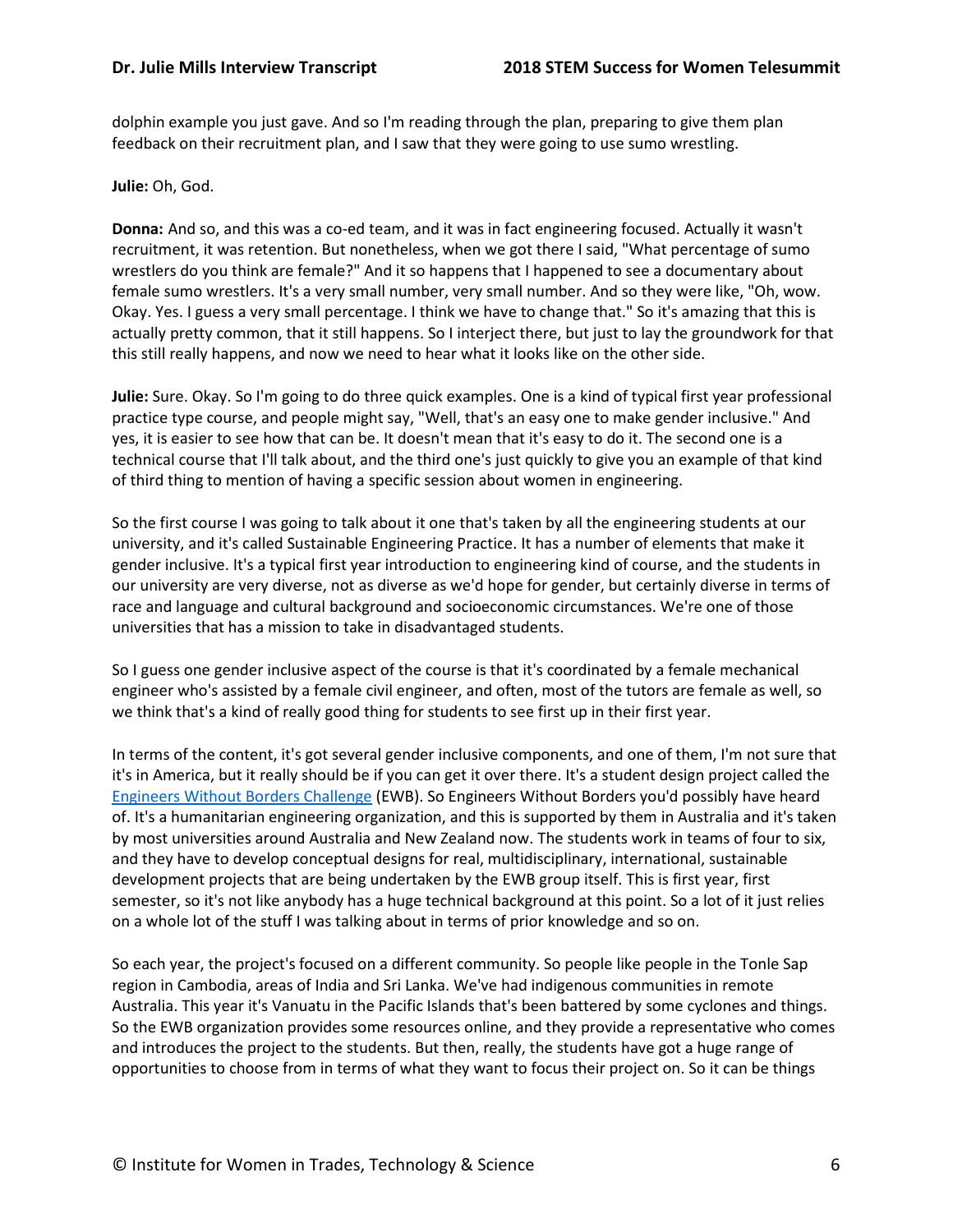like housing or water and sanitation or energy supply or information and communication technology (ICT) supply, managing waste, the social environment, improving education facilities and so on.

It's a great project. It's particularly gender inclusive because it involves social and humanitarian aspects, but also because it requires culturally appropriate solutions. Plus, there's a lot of freedom for the student groups to choose the project topics, and it's interdisciplinary, so that also helps.

The other part of SEP, that's Sustainable Engineering Practice, that's very gender inclusive is the tutorial workshops and individual portfolio assessment that's included in the course, and that focuses on a range of areas. Again, some of them you'd think as traditional, how to write reports and all that kind of stuff, but we focus particularly on how they communicate and how that communication impacts on others, and how they work in teams and what factors influence teams. So the concept of personal rank, for example, and that the rank of a white male is different in a team than the rank of an international student whose English isn't as good or a female from a different culture and so on. How to understand cultural differences, we have a particular focus on working with aboriginal communities in Australia, and ethics in engineering. So a lot of them are things, they're really important in terms of their professional future, but we introduce them right up front, and then we come back to those all the way through the program in various ways.

So if I move onto a technical course, you mentioned earlier materials science, our course called Engineering Materials is one where it used to be a very, very traditional engineering materials course and it was taught by the same lecturer who had been teaching it for a long time. One of the other things I mentioned earlier was about development for faculty to get them to understand and learn how to be more gender inclusive. And when we ran a series of inclusive curriculum workshops at the university, this particular faculty member was a participant in those and became a real kind of champion for this, and he really restructured his whole course around gender inclusive principles.

He was somebody who's retired now, but he was somebody who had always had a lot of involvement in the industry in terms of being a professional expert for material failure case studies. He did a lot of demonstrations and things in his lectures, talking about failed materials, connecting theory in real life, which is also a very gender inclusive approach. He used those case studies to demonstrate and use as problem solving exercises in tutorials, but he linked it to real life situations, so environmental and human factors. Examples where he looked at the fracture of a marine oil pipe coupling, which resulted in an oil slick. So looking at how material behavior could influence the environment and the impact of work practices, and how you, if you diverted from standard operating procedures, these were the kinds of consequences that could occur.

He looked at corrosion of steam pipes and pressure vessels, and the potential for injuries in work places because of those. He talked about the emphasis between materials and maintenance and management of financial decisions. Another example that he used as a tutorial exercise was looking at who was responsible for the fracture of our hired front end loader. So was it the responsibility of the owner of the cracked component or was it the person who used it incorrectly? They talked about the failure scenario and the fracture details, and then they got the students to do a kind of a role play in terms of what the judgment should be on the verdict, because this case went to court, and what should the distribution of damages be according to the responsibility. Again, this is a first year course, so a lot of it has to be based on prior knowledge, but this enabled students to kind of solve these problems looking at ethical considerations, looking at different people involved. So it's a good example of interdisciplinary engineering work and requiring students to take on a professional role.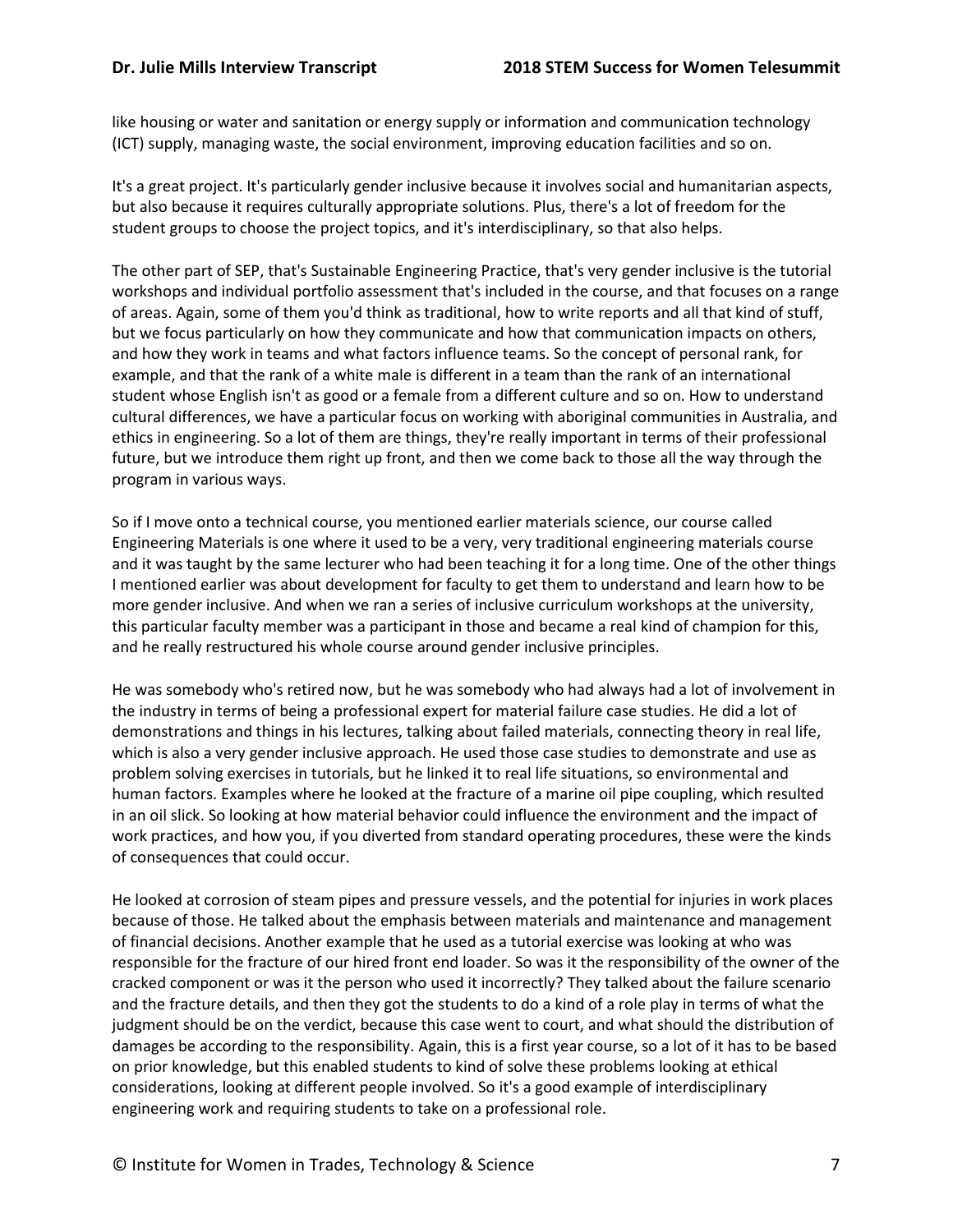One last aspect of engineering materials that was a very inclusive kind of way that it's run is that it has ongoing assessments, so in class quizzes and online quizzes and tutorial assignments and practical reports and things like that. What he did was that students could choose to take their continuous assessment as 100% of their assessment, if they wished, or they could sit the examination, and if they sat the examination, the exam mark would replace the quiz mark. Or, they could sit the exam to improve their mark, but with a guarantee that their mark won't be reduced from what they got from their continuous assessment. So it basically gave students options of being able to get assessed in the way that suited them best, and also for things in terms of personal circumstance, if exams weren't going to be possible for them.

The very last quick one I want to talk about is, I talked before about having a kind of explicit workshop about issues for women in engineering and so on, and I have run mine like that for many years in our final year civil engineering design project course. I'm not teaching it anymore, so I've got other people running that now. The workshop's called Engineering A Better Workplace, so it starts out with kind of the statistics and the research about women and minorities in engineering, and where you do a bit of a quiz to test students' knowledge of those kind of data, and then we use some short videos of harassment and discrimination scenarios in a university setting in engineering classrooms to raise awareness of what can happen and generate discussion amongst the groups, small groups of students about what they think about those situations and what could be done about them.

Then we broaden that out to talking about students' experience both at the university, but also industry placements, and we get both women and men students speaking up about either things that have happened to them or things that they have observed in the workplace. I guess we're trying to emphasize that it's everybody's business, it's not just something that women have to try and navigate. I must admit, also, it's often a little bit confronting, and so I always kind of say to the women in the class that if they want to come and talk afterwards, feel free, and often a lot of them do, so. Anyway, that's kind of three examples.

**Donna:** Those are three great examples, and I know our listeners are wondering if the Engineering Without Borders is in the United States. That's where the majority of our listeners are, and it is in the United States. **And I'm anticipating that some of our listeners are also wondering the professional development that you described in your last example, if that is available in any kind of format, if they were interested?** And giving it in the U.S., would they be able to get in touch with you, or maybe it's less transferable to U.S. What's your response to that? I know that would be a question.

**Julie**: Sure. [Engineers Without Borders Challenge.](https://ewbchallenge.org/) They could look at the Australian version and get an idea, and then, yeah, start lobbying the American EWB group to try and set something similar up in America, because it's an awesome project. And as I said, pretty much every university in Australia does it now.

In terms of the inclusive curriculum development workshops, I've got to admit, we haven't run those for a long time. The people that ran them are not around at the university now, but I could look that up and kind of see if I could put together some of the resources for that and maybe send them through to you and at least give people an opportunity to have a think about it.

**Donna:** That sounds great. Now, one of the things that I get the most is, educators come through the WomenTech training, they understand the importance of gender inclusive projects and exercises, and they say to me, "Donna, is there off the shelf content that I can use?" or, "Where do I get more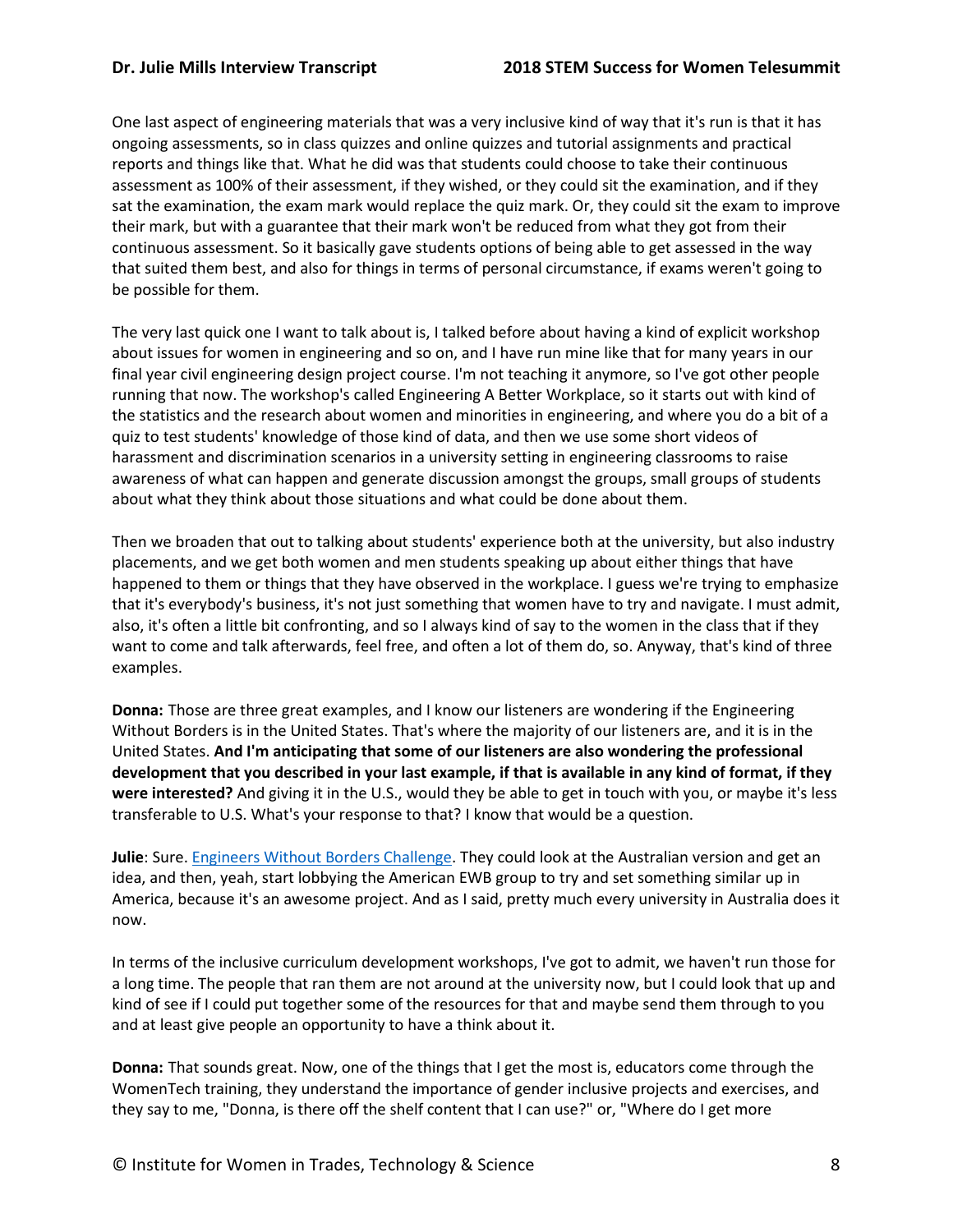examples?" And, of course, I attribute your book and actually give them the order information. I tell them not related to you at all, but how helpful I found the book. What suggestions do you have for educators that, they're listening because they are committed to this, they want to do it correctly?

**Julie:** Sure. Obviously the book would be one. Sometimes journals, and certainly conferences in engineering education. So, as you mentioned, we met at a conference, the American Society for Engineering Education Conference. The ASAA conference can be really daunting because it's huge, but pick out the stream that you're going to go to. Sometimes within the women and engineering streams, you'll find papers that will give you some examples, as well, but it's still not all that common. I guess the other thing I'd really emphasize is that you don't necessarily need to go out and find somebody else's example. Often, the examples that you're using are totally fine, as in the projects and exercises. You just need to look at them with fresh eyes.

So think about what assumptions you're making about prior knowledge and experience. Think about your own biases and how that might be coming through, and just think about how you can do things differently. So what could you change or add, or what should you take out to make the projects more gender inclusive? And if you're not confident in doing that, the other thing I would strongly suggest is go and get to know the people in your women's studies faculty or your sociology department or whatever.

*The Gender Inclusive Engineering Education* book and the other book that I wrote, they were the result of a long-term partnership collaboration with women faculty members in other departments, so, sociology, education. There's likely to be an education specialist who looks at women's issues, girl's education, that kind of thing. So talk to them. Go and get to know them, and that'll be a really valuable experience no matter what, but they would be able to, and they would probably be delighted, to help you with reexamining what you currently do with fresh eyes, so.

**Donna:** I think that's a wonderful suggestion, and some of the school teams that have been in our WomenTech educators training have done that kind of brainstorming. I think it's so valuable. It's not always easy to see yourself, and if you've been something a particular way, to see it another way, but bringing in that female perspective from others is a great way to do that.

Well, in closing, I have to say. I think you have probably convinced many more educators to try making their STEM course more gender inclusive. **And let's just, in closing, talk about, what could the first steps be as they go on this journey to create a more gender inclusive STEM curriculum?**

**Julie:** Okay. I think my main advice would be to just do it, to get started, and it doesn't matter if you just start with just a few small changes. Any steps that you take are better than staying with what most engineering programs actually are at the moment. We've said before, you can't do any harm. Like, the research shows that doing this kind of thing makes it better for all students, so you can't do any harm, and you're not dumbing down anything.

From a practical viewpoint, I think I've emphasized over and over again, you've got to try and think about the backgrounds and perspectives that your students come to your classroom with, especially the female students. So think about it from that perspective, and that's the first step. And remember that all knowledge is gendered in some way. So you'll get people saying, "Well, I teach math. Math is math," but think about the examples that you use to illustrate mathematical concepts, and also remember that there's a lot of unexamined or unthought gender assumptions in lots of our social interactions. All the